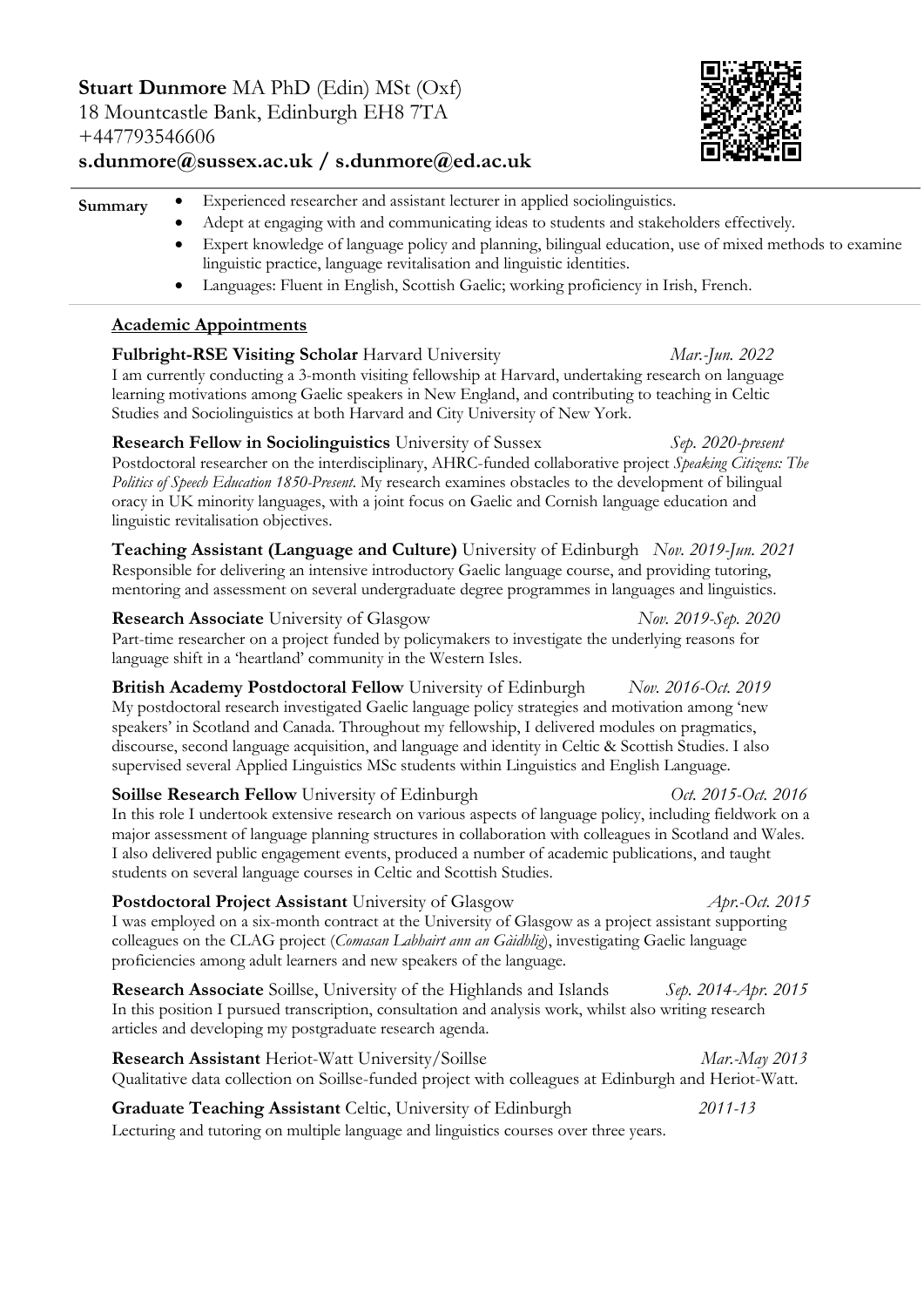| Education                                                                                                                                                                                  |                                                           |  |  |
|--------------------------------------------------------------------------------------------------------------------------------------------------------------------------------------------|-----------------------------------------------------------|--|--|
| Doctor of Philosophy, Gaelic Sociolinguistics                                                                                                                                              | 2010-2014                                                 |  |  |
| <b>University of Edinburgh</b>                                                                                                                                                             |                                                           |  |  |
| Doctoral thesis: 'Bilingual life after school? Language use, ideologies and attitudes among                                                                                                |                                                           |  |  |
| Gaelic-medium educated adults', defended at viva:                                                                                                                                          | 6.11.14                                                   |  |  |
| Supervisory panel:                                                                                                                                                                         |                                                           |  |  |
| Prof. Wilson McLeod, Celtic and Scottish Studies                                                                                                                                           |                                                           |  |  |
| Prof. Lindsay Paterson, Social and Political Sciences                                                                                                                                      |                                                           |  |  |
| Prof. Rob Dunbar, Celtic and Scottish Studies                                                                                                                                              |                                                           |  |  |
| Master of Studies in Celtic Studies:                                                                                                                                                       | 2009-2010                                                 |  |  |
| University of Oxford                                                                                                                                                                       | Distinction                                               |  |  |
| MSt dissertation: Decline, revival and the 'Theory of Cornish Distinctiveness': The<br>Role of the Cornish Language in the Persistence of Cornish Identity $\iota$ . 1490- $\iota$ . 2010' |                                                           |  |  |
| <b>Course Audited:</b> Qualitative Research Methods in Sociology                                                                                                                           |                                                           |  |  |
| Awards:                                                                                                                                                                                    |                                                           |  |  |
| 2010 Sir John Rhŷs Prize for Celtic Studies                                                                                                                                                |                                                           |  |  |
| 2009 Jesus College Graduate Award (Masters scholarship)                                                                                                                                    |                                                           |  |  |
| Master of Arts (with Honours) Celtic and Linguistics:                                                                                                                                      | 2004-2008                                                 |  |  |
| University of Edinburgh                                                                                                                                                                    | First Class                                               |  |  |
| <b>Dissertation:</b> 'Xians-via-Yish? Language Attitudes and Cultural Identities on Britain's<br>Celtic Fringe'                                                                            |                                                           |  |  |
| Awards:                                                                                                                                                                                    |                                                           |  |  |
|                                                                                                                                                                                            | 2008, 2007: McCaig's Trust Student Grant (£500; external) |  |  |
| 2008, 2007, 2006, 2005: University of Edinburgh Blackie Celtic Prize (£250)                                                                                                                |                                                           |  |  |
| 2006: University of Edinburgh Marshall Stormonth Prize (£250)                                                                                                                              |                                                           |  |  |

2004: Careswell Exhibition (external scholarship;  $f(250 p.a.)$ 

## **Book Publications**

Dunmore, S. (forthcoming) *New Gaelic Speakers in Nova Scotia and Scotland: Heritage, motivation and identity* (Edinburgh: Edinburgh University Press).

Dunmore, S. 2019. *Language Revitalisation in Gaelic Scotland: Linguistic practice and ideology* (Edinburgh: Edinburgh University Press).

#### **Peer-reviewed Journal Articles**

Dunmore, S. 2022. 'Oracy and ideology in contemporary Gaelic: Conceptions of fluency and its perceived decline subsequent to immersion', *Journal of Celtic Linguistics* 23: 35–67. DOI: https://doi.org/0.16922/jcl.23.3

Armstrong, T., W. McLeod, R. Dunbar, S. Dunmore, B. O'Rourke, M. Macleod and G. Munro 2022. 'Gaelic and Identity: A Response to Iain MacKinnon', *Scottish Affairs* 31: 64–83.

- McLeod, W., R. Dunbar, M. Macleod, B. O' Rourke, S. Dunmore and T. Armstrong 2002. 'Against Exclusionary Gaelic Language Policy: A Response to Ó Giollagáin and Caimbeul', *Scottish Affairs* 31: 84–103.
- Dunmore, S. 2021. 'Transatlantic context for Gaelic language revitalization', *Studia Celtica Posnaniensa* 5: 1–20*.* DOI: https://doi.org/10.2478/scp-2020-0001.
- Dunmore, S. 2021. 'Emic and essentialist perspectives on Gaelic heritage: New speakers, language policy and cultural identity in Nova Scotia and Scotland', *Language in Society* 50: 259–81*.* DOI: https://doi.org/10.1017/S0047404520000032
- Dunmore, S. 2021. 'Language policy and prospects: Metalinguistic discourses on social disruption and language maintenance in a transatlantic, minority', *Language and Communication* 76: 69-78. DOI: https://doi.org/10.1016/j.langcom.2020.10.006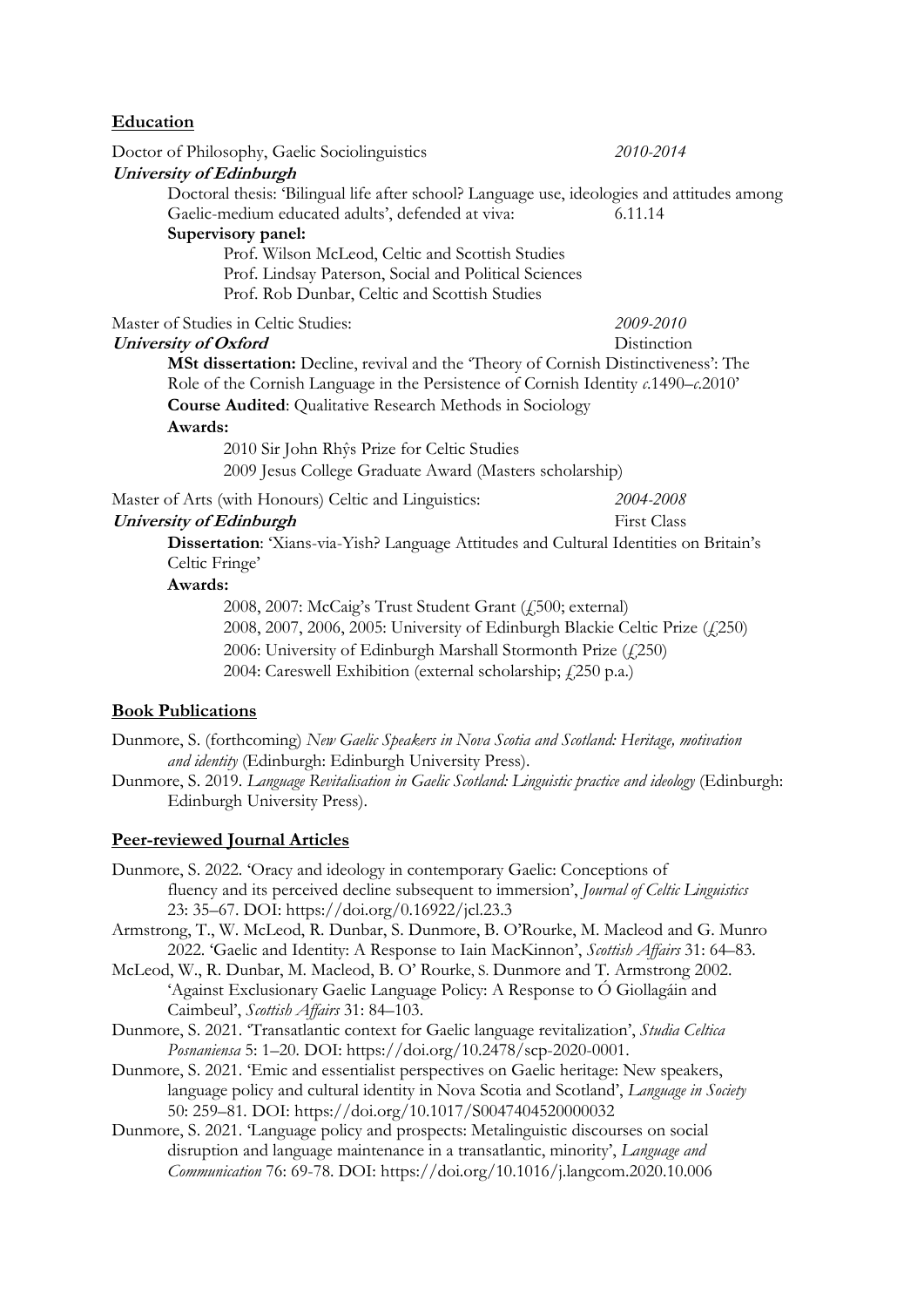- Dunmore, S. 2020 'A Cornish Revival? The nascent iconization of a post-obsolescent language', *Journal of Historical Sociolinguistics.* DOI: https://doi.org/10.1515/jhsl-2018-0001
- NicLeòid, S.L. & S. Dunmore 2019. 'Sòisealachadh cànain agus leantainneachd dhà-chànanach am measg cloinne agus inbhich a rinn FMG' [Language socialisation and bilingual continuity among children and adults who received GME] *Scottish Gaelic Studies* XXXI.
- Dunmore, S. 2018. 'Bilingual life after school? Opportunity, choice and ideology among former Gaelic-medium students', *Transactions of the Gaelic Society of Inverness* LXVIII: 287–316.
- Dunmore, S. 2017. 'Immersion education outcomes and the Gaelic community: Identities and language ideologies among Gaelic-medium educated adults in Scotland', *Journal of Multilingual and Multicultural Development*, 38: 726-41. DOI: http://dx.doi.org/10.1080/01434632.2016. 1249875.
- Nance, C., W. McLeod, B. O'Rourke and S. Dunmore. 2016. 'Identity, accent aim, and motivation in second language users: New Scottish Gaelic speakers' use of phonetic variation', *Journal of Sociolinguistics* 20: 164-191.
- Dunmore, S. 2011. 'Xians-via-Yish?: Language Attitudes and Cultural Identities on Britain's Celtic Periphery', *Cornish Studies* 19: 60-83.

#### **Peer-reviewed Book Chapters & Conference Proceedings**

- Dunmore, S. (forthcoming) 'Gaelic heritage, language revitalisation and identity in present-day Nova Scotia' in Kehoe, S., C. Dalgleish and A. Tindley (eds) *The Scottish Highlands and the Atlantic World: Social Networks and Identities* (Edinburgh: Edinburgh University Press).
- Dunmore, S. 2018. 'When school is over and done with: Linguistic practices and socio-demographic profiles of Gaelic-medium educated adults', in MacLeod et al. (eds) *Gaelic in Contemporary Scotland: The Sociolinguistics of an Endangered Language* (Edinburgh: Edinburgh University Press), pp. 62-78.
- Dunmore, S. 2018. 'New Gaelic Speakers, New Gaels? Language ideologies and ethnolinguistic continuity among Gaelic-medium educated adults', in Smith-Christmas *et al*. (eds) *New Speakers of Minority Languages: Linguistic Practice and Ideology* (London: Palgrave), pp.23-44.
- Dunmore, S. 2016. 'Gàidheil, Goill agus Coimhearsnachd na Gàidhlig: Ideòlasan cànain aig inbhich a fhuair foghlam tro mheadhan na Gàidhlig' [*Gaels, Lowlanders and the Gaelic Community: Language ideologies among adults who received Gaelic-medium education*], *Rannsachadh na Gàidhlig 8* (Edinburgh: Dunedin Academic Press).
- Dunmore, S. & C. Smith-Christmas 2015. 'Voicing the "other": Code-switching in discourses of Gaelic language ideologies', in Torgersen et al*.* (eds) *Language Variation - European Perspectives V* (Amsterdam: John Benjamins) pp. 87-98.
- Dunmore, S. 2012. 'Language Decline and the "Theory of Cornish Distinctiveness": The Historiography of Language and Identity in Early Modern Cornwall', in A. Furchtgott *et al.* (eds) *Proceedings of the Harvard Celtic Colloquium 31* (Cambridge, MA: Harvard University Press), pp. 91-117.

### **Book Reviews**

- Dunmore, S. 2022. 'Review: "North American Gaels: Speech, Story, and Song in the Diaspora", by Natasha Sumner and Aidan Doyle (eds.)'. *Minorités linguistiques et société / Linguistic Minorities and Society.*
- Dunmore, S. 2021. 'Review: "Gaelic Language Revitalization: Concepts and Challengers" by Emily McEwan-Fujita', *Journal of Multilingual and Multicultural Development.*  https://doi.org/10.1080/01434632.2021.1884938
- Dunmore, S. 2021. 'Review: "Minority languages, national languages, and official language policies", by G. Lane-Mercier et al. (eds)', *British Journal of Canadian Studies* 33: 130-1.
- Dunmore, S. 2020. 'Review: "Brexit, language policy and linguistic diversity", by Diarmait Mac Giolla Chríost and Matteo Bonotti', *Language Problems and Language Planning*.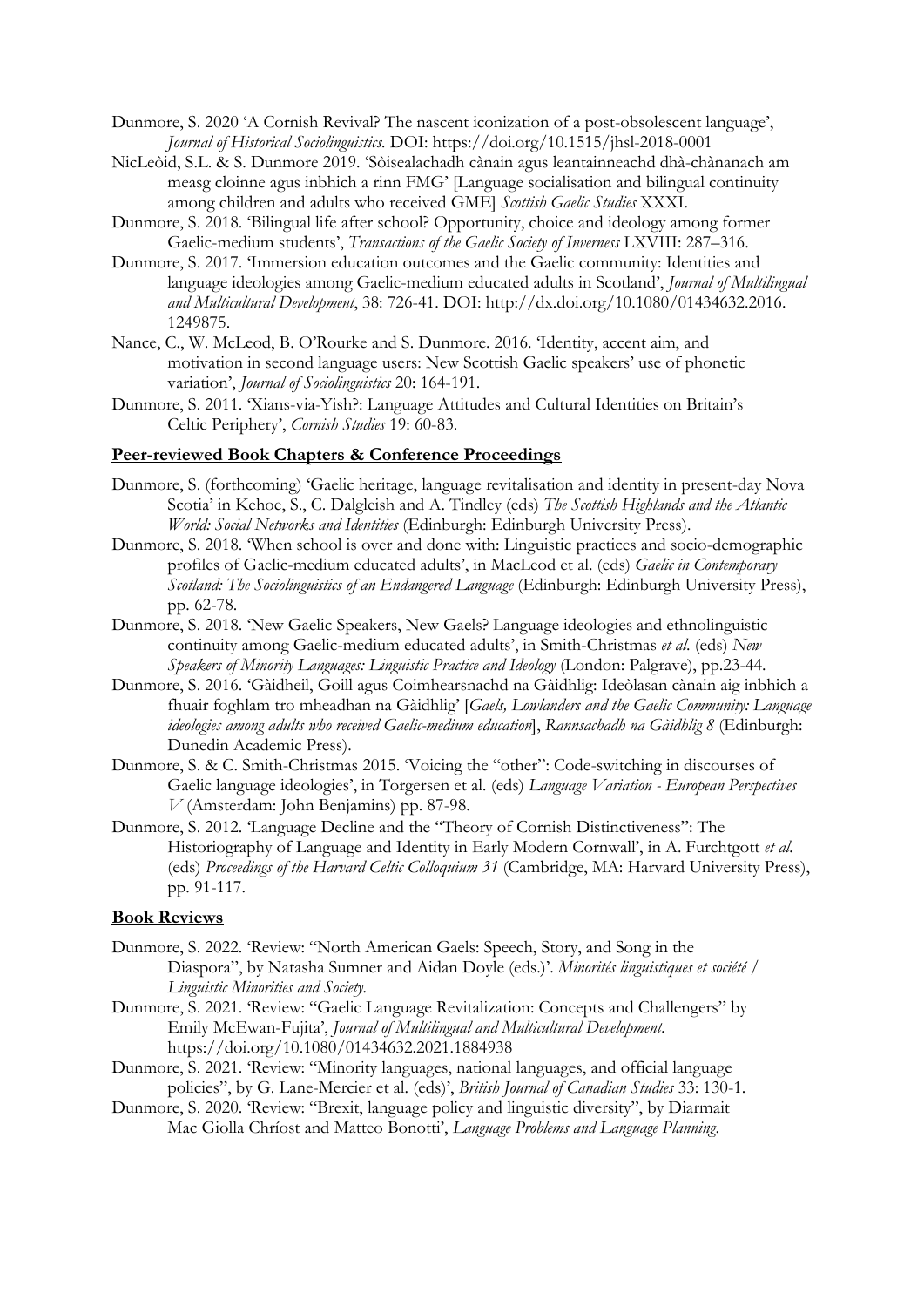### **Commissioned Reports**

Jones, K., S. Dunmore, L. Dombrowski, G. Munro, R. Dunbar, T. Armstrong and M. MacLeod (forthcoming) *Progress Report: National Gaelic Language Plan 2018-23*  (Inverness: Bòrd na Gàidhlig).

Jones, K., C. Williams, S. Dunmore, W. McLeod and R. Dunbar 2016. *Assessment of the National Gaelic Language Plan 2012-17*. Commissioned report for Bòrd na Gàidhlig (Inverness: Bòrd na Gàidhlig).

McLeod, W., B. O'Rourke & S. Dunmore 2014. New Speakers of Gaelic in Edinburgh and Glasgow, Report for Soillse (Sleat, Isle of Skye: Soillse Research).

#### **Prizes and Fellowships**

| Fulbright-RSE Scholar                                                    | Harvard University, Cambridge MA | Mar.-Jun. 2022 |  |  |
|--------------------------------------------------------------------------|----------------------------------|----------------|--|--|
| <b>Visiting Fellow</b>                                                   | Sorbonne Nouvelle (Paris III)    | Feb.-Mar. 2019 |  |  |
| British Academy Postdoctoral Fellow University of Edinburgh<br>2016-2019 |                                  |                |  |  |
| Sir John Rhŷs Prize                                                      | University of Oxford             | 2010           |  |  |
| McCaig's Trust Grant                                                     | McCaig's Trust, Glasgow          | 2007-2008      |  |  |
| <b>Marshall Stormonth Prize</b>                                          | University of Edinburgh          | 2006           |  |  |
| <b>Blackie Celtic Prize</b>                                              | University of Edinburgh          | 2005-2008      |  |  |
| <b>Careswell Exhibition</b>                                              | Careswell Trust, Shrewsbury      | 2004-2008      |  |  |

## **Competitively Awarded Funding**

| Royal Society of Edinburgh | US\$15,000       | Fulbright Scholarship   | 2021-22   |
|----------------------------|------------------|-------------------------|-----------|
| British Academy            | $\angle 255,000$ | Postdoctoral Fellowship | 2016-19   |
| Soillse, UHI               | $\sqrt{.56,000}$ | 4-year PhD studentship  | 2010-14   |
| Jesus College, Oxford      | <i>√</i> 5500    | Masters Scholarship     | 2009-2010 |

## **Invited Lectures and Keynotes**

**29th April 2021** Adam Mickiewicz University in Poznan, Poland, 2021 Irish Studies Seminar. **28th April 2021** Leiden University Centre for Linguistics, Language Policy and Practices Seminar. **17th March 2021** Space, Place and Belonging Seminar, University of Liverpool. **28th September 2020** Mercator Research Centre Seminar, Ljouwert, Netherlands. **6th November 2019** Bristol Centre for Linguistics Seminar, UWE Bristol. **28th April 2019** Language, Ideology and Power Seminars, Lancaster University. 'Contemporary language policy and contrasting ethnolinguistic identities in Scotland and Nova Scotia'. **20th March 2019** Sabhal Mòr Ostaig Seminars, University of the Highlands and Islands. 'Dualchas is dearbh-aithne nan Gàidheal' *[Gaelic Heritage and Identity]* **27th Februay 2019** Université Sorbonne Nouvelle, Paris. 'Language and ideology in Scotland'. **17th November 2018** Celtic Sociolinguistics Symposium Plenary Lecture, NUI Galway. 'Contrasting Gaelic identities in Scotland and Nova Scotia'. **15th August 2018** Atlantic Canada Communities Series, St Mary's University/Chestico Museum, Port Hood NS. 'Gaelic heritage and language use: Some Nova Scotian perspectives'. **22nd September 2017** Linguistics in Progress Series, St Mary's University, Halifax NS.

## **Paid and Pro-bono Consultancies**

| Sabhal Mòr Ostaig, UHI / Bòrd na Gàidhlig:                   | Apr-Jul. 2021 |
|--------------------------------------------------------------|---------------|
| National Gaelic Language Plan 2018-23 Review                 |               |
| CaskieCo. Consulting / South Harris Community Trust          | 2020-21       |
| Leverburgh Community Hub and Seallam Centre Renewal Plans    |               |
| Iomairt Ghàidhlig Dhùn Èideann / Edinburgh Gaelic Initiative | 2014-16       |
| Communications Strategy and Digital Identity Development     |               |